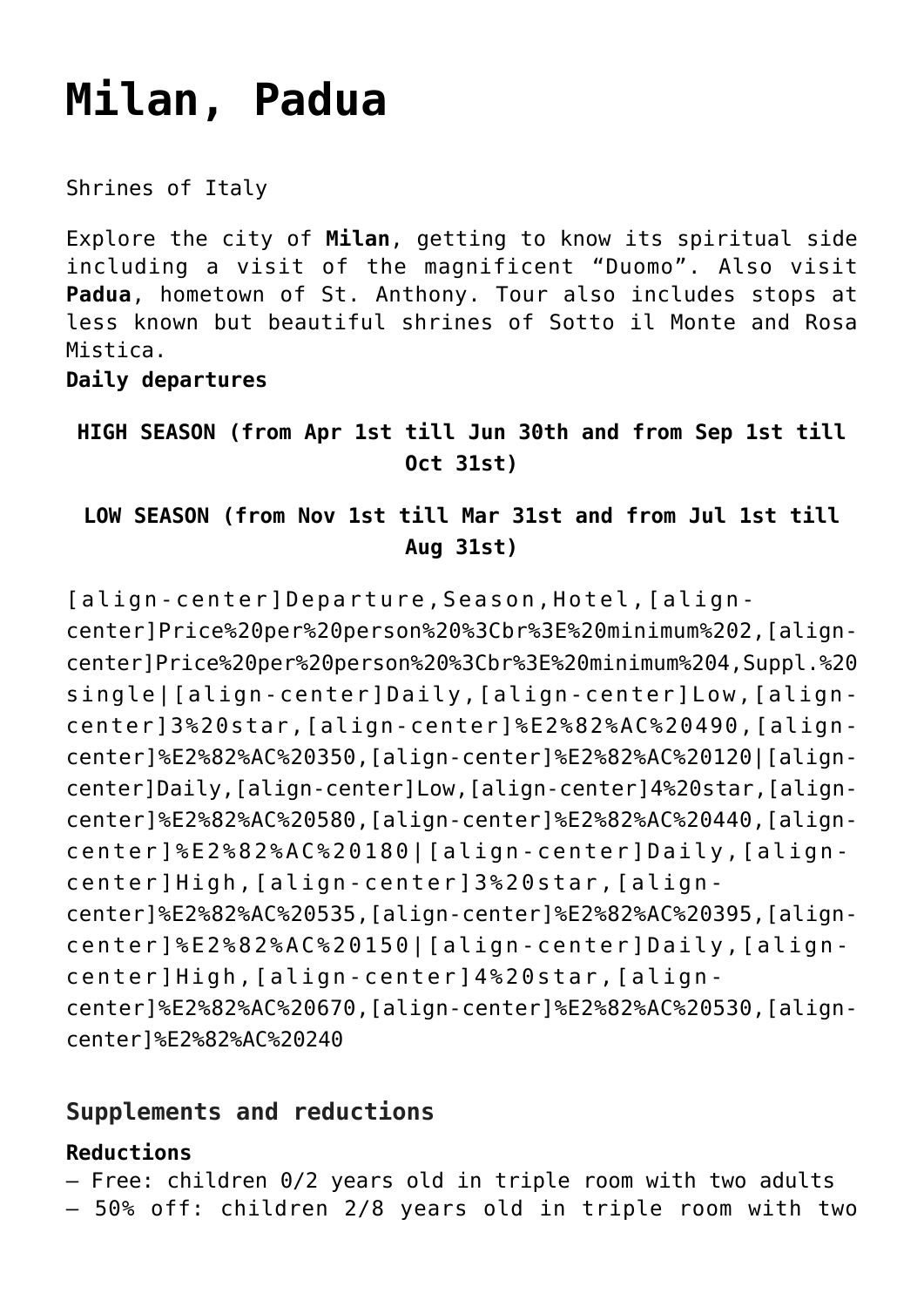adults – 25% off: third passenger in triple

# **Foreseen hotels**

FORESEEN HOTELS (or similar ones) MILAN 3\*\*\* Ibis Centro – 4\*\*\*\* BW Plus Galles

PADUA 3\*\*\* Casa del Pellegrino – 4\*\*\*\* BW hotel Biri

# **Important information**

- The prices are valid from minimum 4 to maximum 7 people.
- Coronavirus / COVID-19: all our providers (minivan, drivers, local guides, hotels, restaurants, etc.) involved in this tour follow the current policy of each country in order to limit the spread of the Coronavirus pandemic.

#### **01 – MILAN**

Arrival at Milan airport, pick up by private minivan and transfer to the hotel for accommodation. Rest of the day at leisure. Overnight in hotel.

#### **02 – MILAN**

Buffet breakfast in hotel. Today enjoy a half-day sightseeing (with private English-speaking local guide) moving around the city with the metro: visit the beautiful Duomo and its square; the nearby Basilica of St. Ambrose, where St. Ambrose baptized St. Augustine and where the saint's relics can be found; the Galleria Vittorio Emanuele, one of the most opulent and extravagant indoor shopping venues in the world. Afternoon at leisure. Return to your hotel. Overnight in hotel. (B)

**03 – MILAN / SOTTO IL MONTE / ROSA MISTICA / PADUA (50+84+142 Km)**

Buffet breakfast in hotel. Transfer by private minivan to Sotto il Monte, home town of Pope John XXIII. Then continue to Montichiari, where we will have time to visit the Sanctuary of the Rosa Mistica, where in 1947 Pierina Gilli had a vision of the Virgin. Continue to Padua, where we will have the possibility to visit the Basilica of St. Anthony, where the